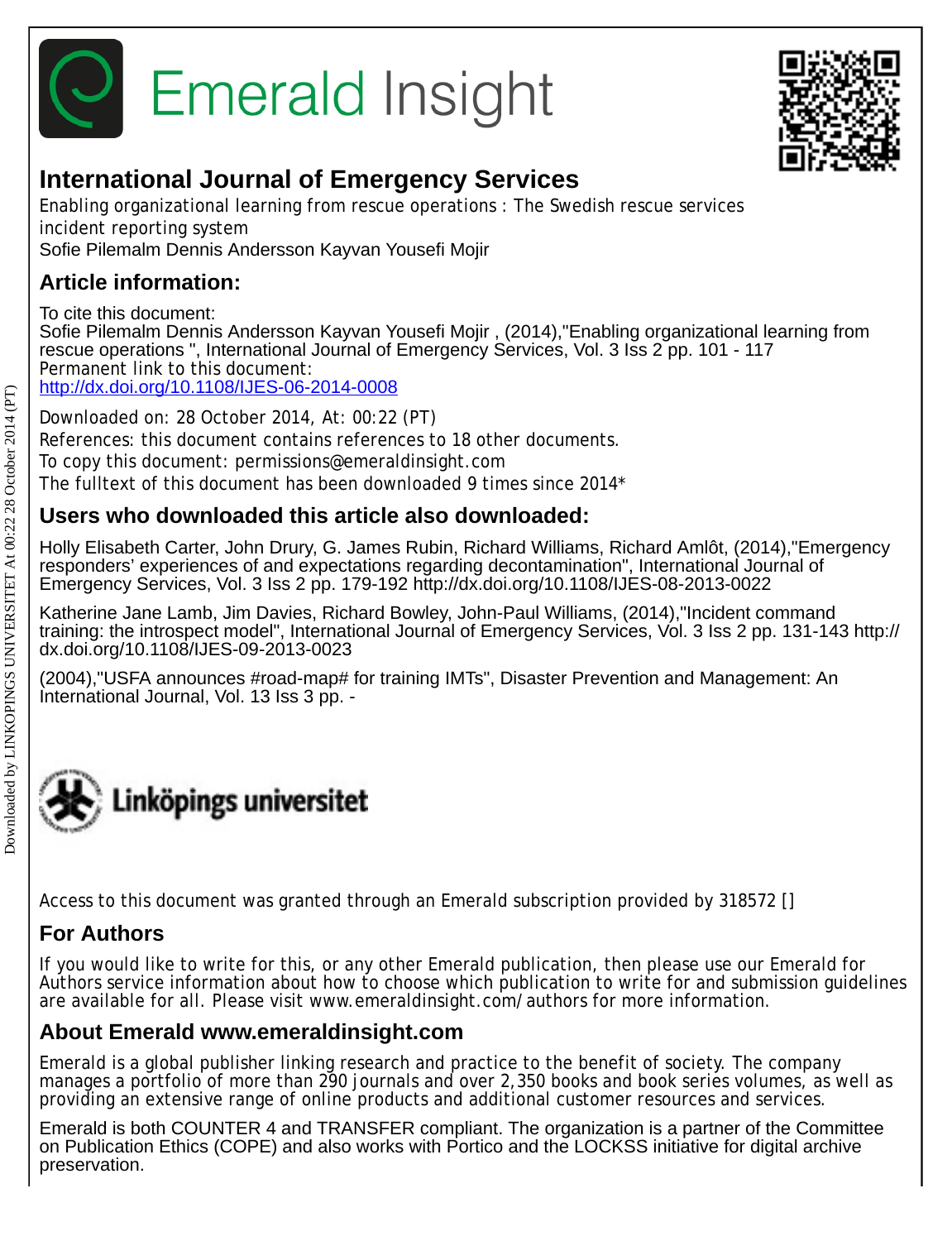\*Related content and download information correct at time of download.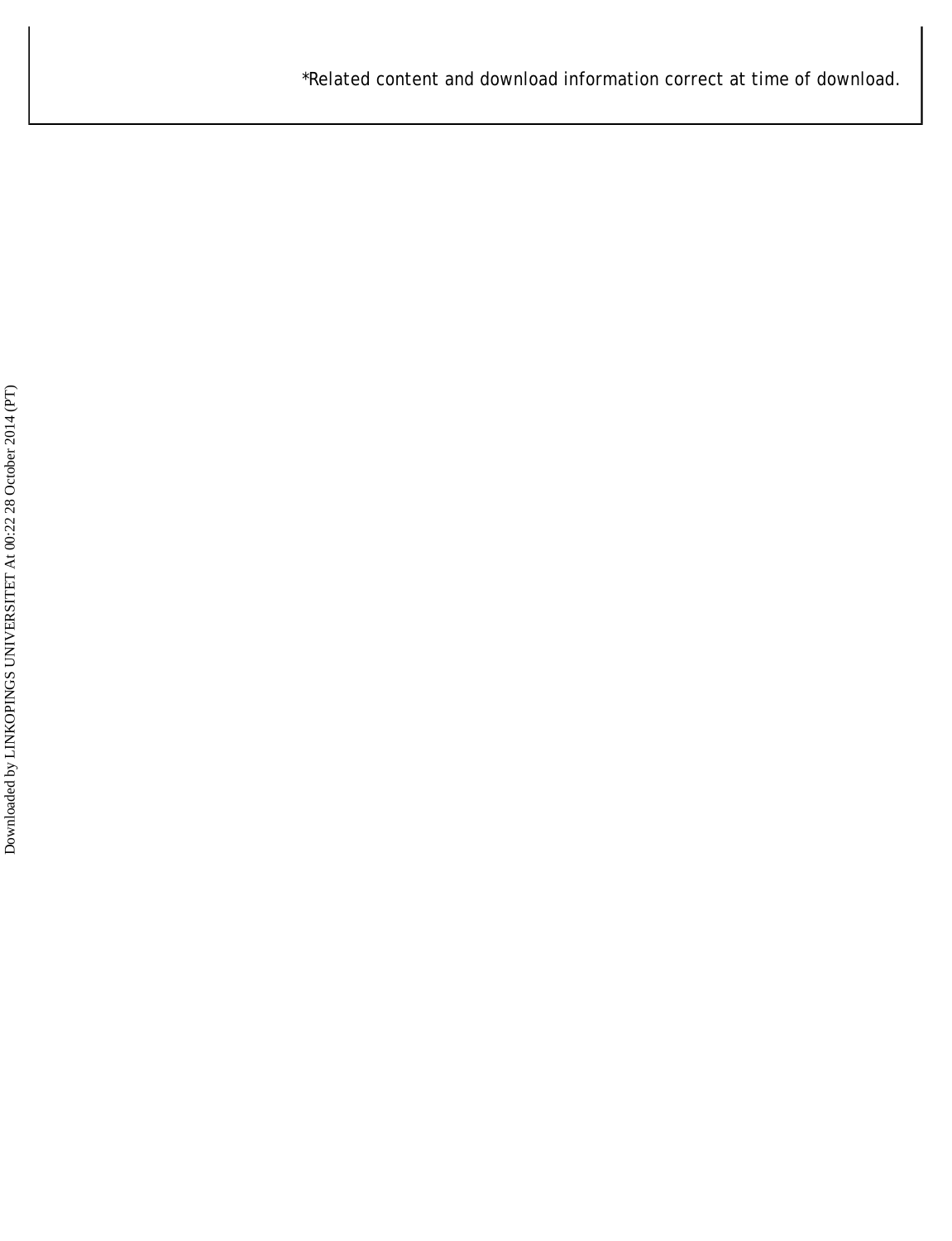

# Enabling organizational learning from rescue operations The Swedish rescue services incident

reporting system

Sofie Pilemalm

Department of Management and Engineering Linköping University, Linköping, Sweden

Dennis Andersson Dennis Andersson Group for Information Systems,

Swedish Defense Research Agency, Stockholm, Sweden, and

Kayvan Yousefi Mojir

Department of Management and Engineering, Linköping University, Linkoping, Sweden

### Abstract

Purpose – The purpose of this paper is to explore the re-development process of the Swedish Rescue Services Incident Reporting System from an organizational learning perspective with the purpose to suggest what is needed to enable long-term learning from rescue operations.

Design/methodology/approach – The study is carried out as a case study relying on interviews, participant observation and workshop methods. The study case is the Swedish Incident Reporting System.

Findings – The objectives expressed by the central agency leading the studied process aimed at implementing double-loop learning objectives by revising the incident reports and to improve future operations accordingly. In practice this objective was lost along the way, with the agency focussing on cosmetic changes to the report such as terminology, attributes and labels. Meanwhile the local rescue services expressed different and concrete needs, requiring new system functionality, case/experience based learning, process improvements and organizational development. A number of suggestions of such measures are provided by the study, to be used by rescue services and other response organizations.

Originality/value – The case stands out because the re-development process is driven by one stakeholder, with the ambition to include multiple stakeholders' needs. The study should be of specific interest to fire rescue services world-wide. However, considering that many tasks, learning and evaluation aspects of rescue operations are similar regardless of type of first responder involved (e.g. in firefighting, traffic accidents, and cardiac arrests), the results are also of interest to emergency management in general.

Keywords First responders, Incident report systems, Organizational rearning, Rescue operations, Rescue services

Paper type Research paper

#### Introduction

Effective emergency management and response require a thorough understanding of the processes, systems, organizations and actors involved in a rescue operation (the rescue services, the Police, the ambulance services, etc.) (Morin *et al.*, 2000). In relation,

Enabling organizational learning from rescue operations

101

Received 3 January 2014 Revised 13 August 2014 Accepted 14 August 2014



International Journal of Emergency Services Vol. 3 No. 2, 2014 pp. 101-117  $\odot$  Emerald Group Publishing Limited  $\frac{2047\cdot0894}{2047\cdot0894}$  DOI 10.1108/IJES-06-2014-0008

The study was financed by the Swedish Civil Contingencies Agency (MSB).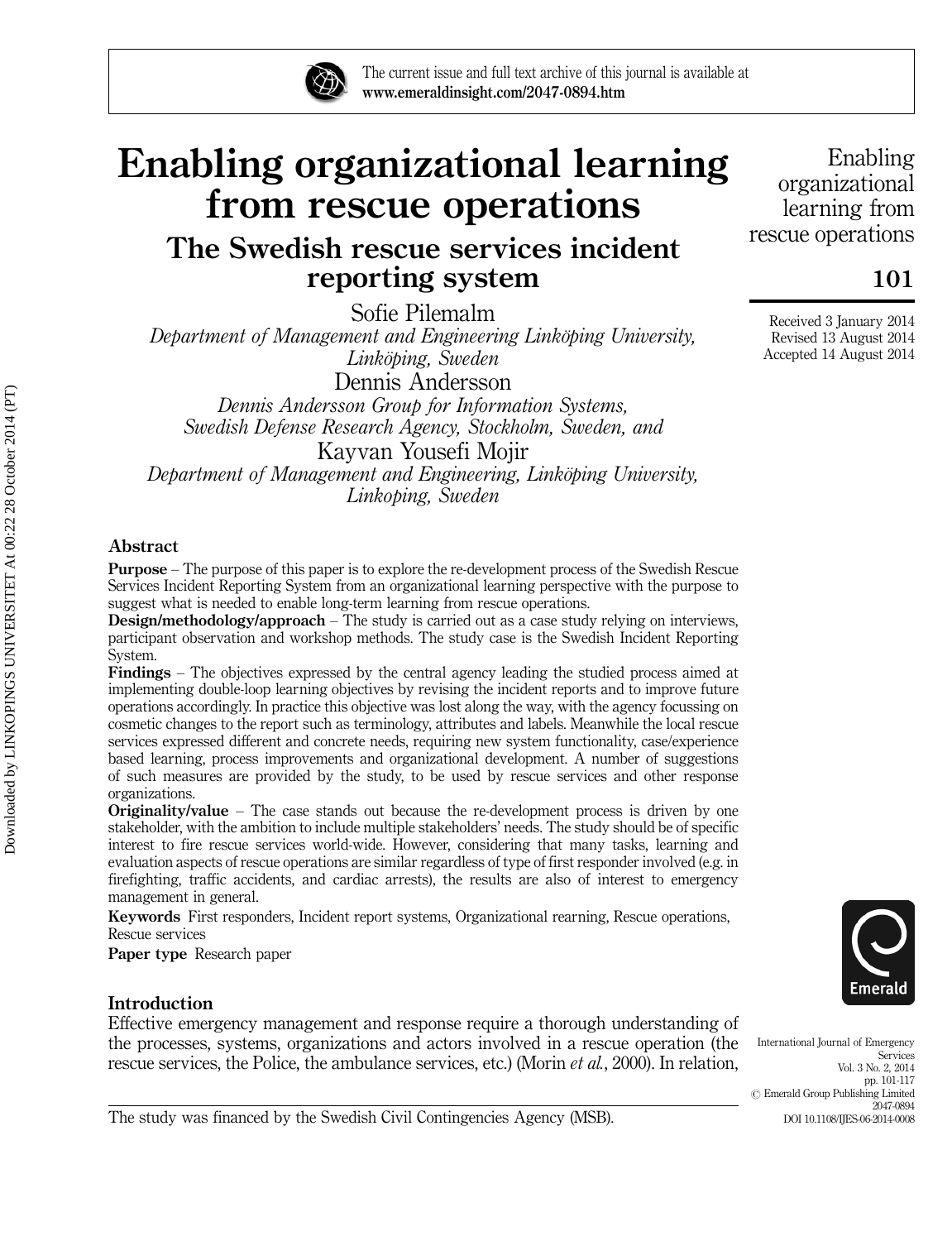learning and reflecting upon performed operations is a crucial first step to enable improved future operations. This in its turn requires proper knowledge capturing, methods and support processes.

The Swedish municipal Fire Rescue Services are in the process of re-developing their incident reporting system to an incident learning system. The intention is to change the system from being a documentation of rescue operation-only system, to a lessons-learned system with post-mission analysis capabilities. Enhanced learning is in its turn expected to result in more effective rescue operations that will pave the way for re-structuring of the rescue services organizations. From an organizational learning theory perspective, the process reflects a striving to be able to use the future system for double-loop, deep learning in the organization, and to transfer tacit individual knowledge to team and organizational level (Argyris and Schön, 1978).

This study explores the re-development process from an organizational learning perspective with the purpose to suggest what is needed to enable long-term learning from rescue operations. The case is characterized by the re-development process being driven by one stakeholder, with the ambition to include multiple stakeholders' needs. The study should be of specific interest to fire rescue services world-wide. However, considering that many tasks, learning and evaluation aspects of rescue operations are similar regardless of type of first responder involved (e.g. in firefighting, traffic accidents, and cardiac arrests), the results are also of interest to emergency management in general.

#### Aim and objectives

Specifically, the study objectives include:

- . to identify how organizational learning objectives are envisioned, articulated and actually put to practice in the re-development process, as related to different stakeholders perspectives; and
- . to provide suggestions that enable organizational learning from performed rescue operations, in terms of functions and processes, with a basis in expressed user (local rescue services') needs.

#### Background

In this section the study context and relevant organizational learning theories are described.

#### The Swedish rescue services

According to the Civil Protection Act (SFS, 2003:778) the Swedish Rescue Services are divided into services provided by the state and by the municipalities. Each municipality must have at least one rescue service unit, either on its own (commonly a local fire brigade), or participate in a cooperative unit with other municipalities. The rescue service units are supported by a central agency that provides certain competence development services, and coordinates processes for documentation and archiving of rescue operations. However, the agency has no formal decision rights over local rescue service organizations. These rights belong to the municipalities.

The Swedish response system is currently undergoing an extensive organizational change process. This implies new forms of collaboration among professional response organizations such as the rescue services, the Police, the ambulance services and the

102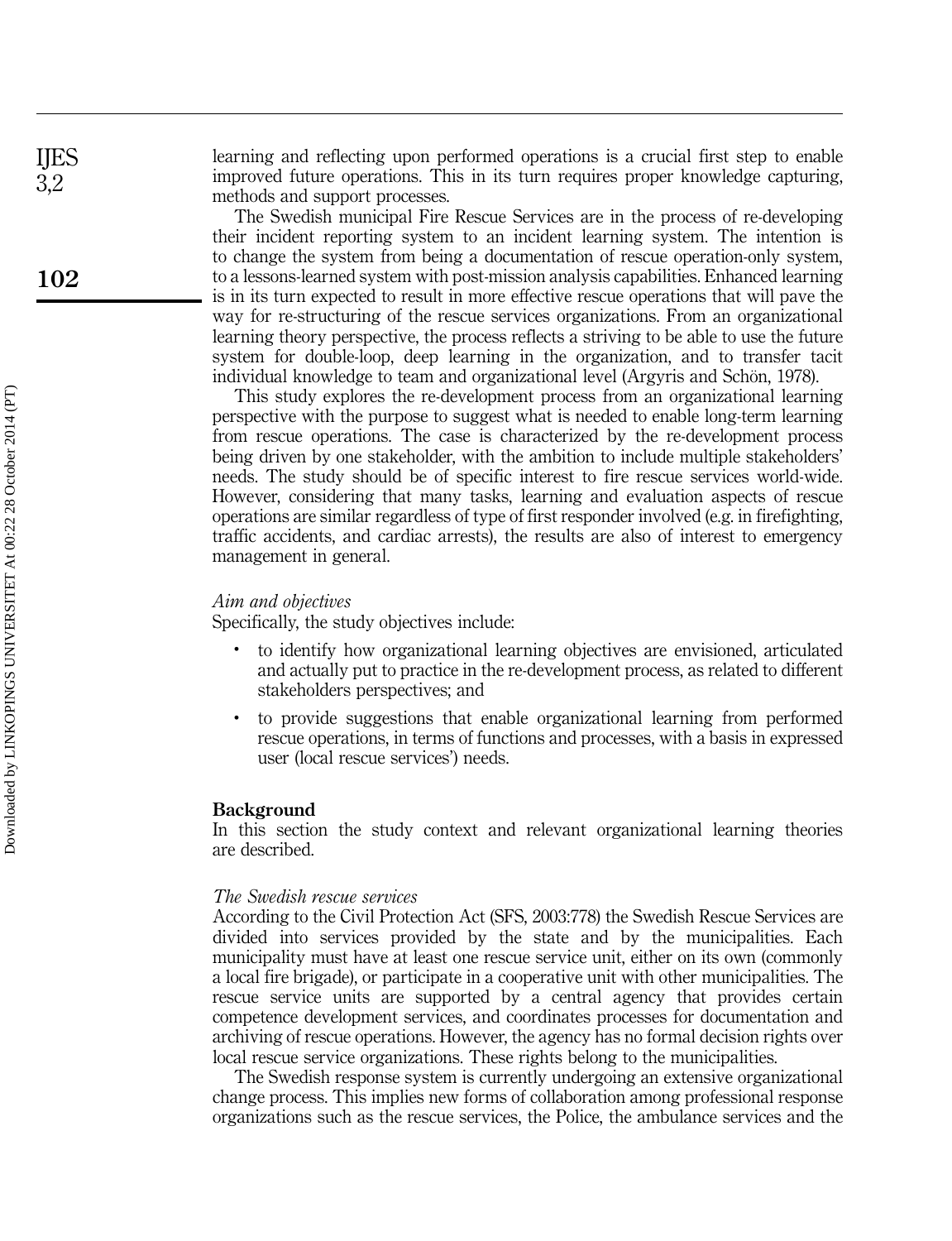alarm centers, but also bringing in complementary societal resources in terms of non-profit organizations, volunteers and semi-professionals (i.e. persons who are not first responders but who can use their professional competence in response operations being, e.g. physicians, nurses, home care personnel, guards, janitors). For the rescue services related change work revolves around new learning processes and possibly new organizational structures. The motivations are to a great extent financial – aiming to increase efficiency and reduce costs associated with rescue operations. One assumption that is being questioned is the previous  $4+1$  principle that implies that a firefighting team of four firefighters and an incident commander[1] must attend every emergency regardless of its type and size. In some local fire units this principle is replaced by more flexible constellations and advanced (smaller) units in smaller incidents. To be able to perform more effective and high quality rescue operations, fire fighters and teams being able to learn from previous performed operations is a major pre-requisite.

The incident reporting system. A central Swedish Rescue Services' tool for documenting performed rescue operations is the incident reporting system[2]. The system provides templates for emergencies, and a standardized form for post hoc operation assessment. When the operations have deviated from normal routines, or when fire fighters have been put at risk, these reports may lead to more detailed incident and response investigations, in this study referred to as in-depth investigations. The incident reporting system has been in use since 1996 and the current version since 2011. Presently about 2 million reports exist in a central database at the agency. The original aim was to use the report system for documentation only. Successively, the report template was expanded to embrace more quantifiable fields to be used for statistics.

A major revision of the incident reporting system is currently being performed by a user council at the agency. The re-development process has the objective of providing a report template that can be used to evaluate and learn from the rescue operations, implement improvements based on the lessons learned, and thereby make future operations more effective. Statistic evaluations shall also be used to demonstrate benefits and limitations of new forms of rescue organization, such as more flexible fire fighter-team constellations. The user council consists of representatives from the Swedish county councils, the municipal rescue services and the agency itself and has performed a needs analysis for the future system version. Meanwhile, a complementary research initiative has been launched by researchers at a Swedish University, also focussing on how the incident reporting system can be improved and used for organizational learning.

#### Organizational learning theories

Early work on organizational learning describes different types of organizational learning systems, e.g. distinguishing between single-loop learning and double-loop learning. The latter is the learning process in which an individual or organization is able to reflect upon, question, and modify the goals, values, assumptions and policies that led to certain actions. Single-loop learning is more of a repeated attempt at the same problem with no variation of method and without ever questioning the goal (Argyris and Schön, 1978). Subsequently, a four stage spiral model of organizational learning (SECI) was developed by Nonaka and Takeuchi (1995) (Figure 1). Their model takes its point of departure in tacit knowledge vs explicit knowledge and describes a process of alternating between the two of them. Tacit knowledge is personal, context

Enabling organizational learning from rescue operations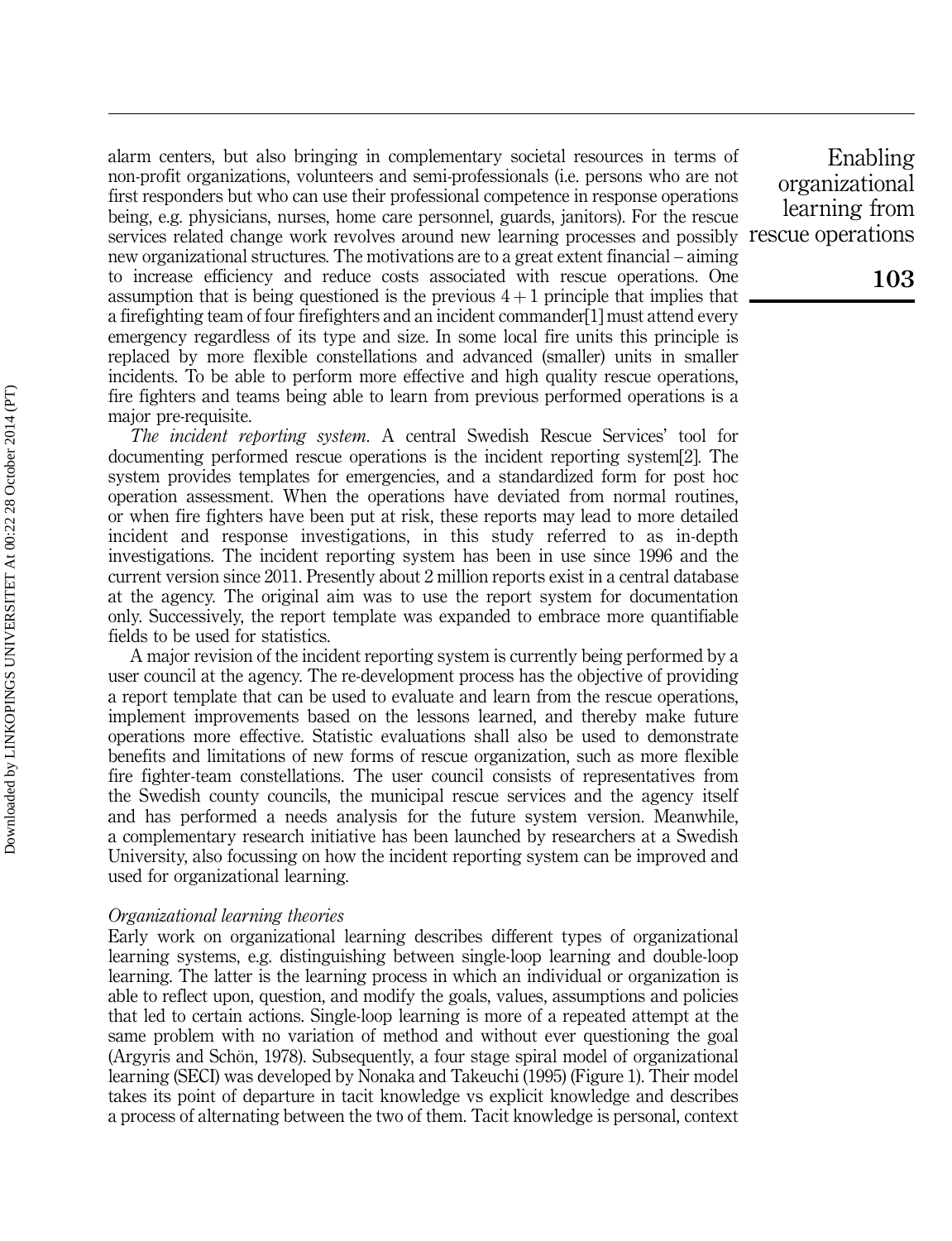specific, and subjective; whereas explicit knowledge is codified, systematic, formal, and easy to communicate. The tacit knowledge of key personnel within the organization can be made explicit by processes of socialization, i.e. acquiring the tacit knowledge of others though interaction. In the next step, the acquired knowledge is articulated and created in a corresponding process of by externalization. Finally, the knowledge can be incorporated into new products and processes for later internalization, i.e. embodying externalized knowledge in employees and/or applying it in practice. Combination refers to the ability of individuals or organizations to cross-reference multiple bodies of explicit knowledge and to connect them to a coherent whole. The four processes are continuously iterated as knowledge generation proceeds.

There is a corresponding difference in knowledge content in which tacit knowledge not necessarily needs to be expressed verbally but can be transferred by watching someone doing or demonstrating a task. Externalized knowledge, on the other hand, is expressed by word and preferably in standardized formats such as reports and handbooks. Related frameworks describe features of deep vs and surface approaches (e.g. Biggs, 1987) where deep learning is associated with intrinsic motivation and interest in the content of the task, a focus on understanding the meaning of the learning material, an attempt to relate parts to each other, new ideas to previous knowledge and concepts to everyday experiences. Meanwhile, the surface approach is based on instrumental motivation where the task at hand shall be solved, automatically reproducing terms and procedures and viewing a particular task in isolation from other tasks and from real life as a whole.

#### Methods

The study was performed as a case study involving documents studies, interviews, participant observation and workshops.

#### Case study

Case studies focus on a real phenomenon, be it, e.g. a setting, an incident, an organization, or an IS (Yin, 1994). Often, several data collection methods are used to enhance study validity and reliability. Case studies are generally of an explorative, descriptive or explanatory character. According to Yin (1994), they should include the stepwise procedures of designing the study, conducting it through preparing for



Figure 1. SECI model developed by Nonaka and Takeuchi (1995) showing how tacit knowledge is made explicit in an alternating process of externalization, internalization and socialization

104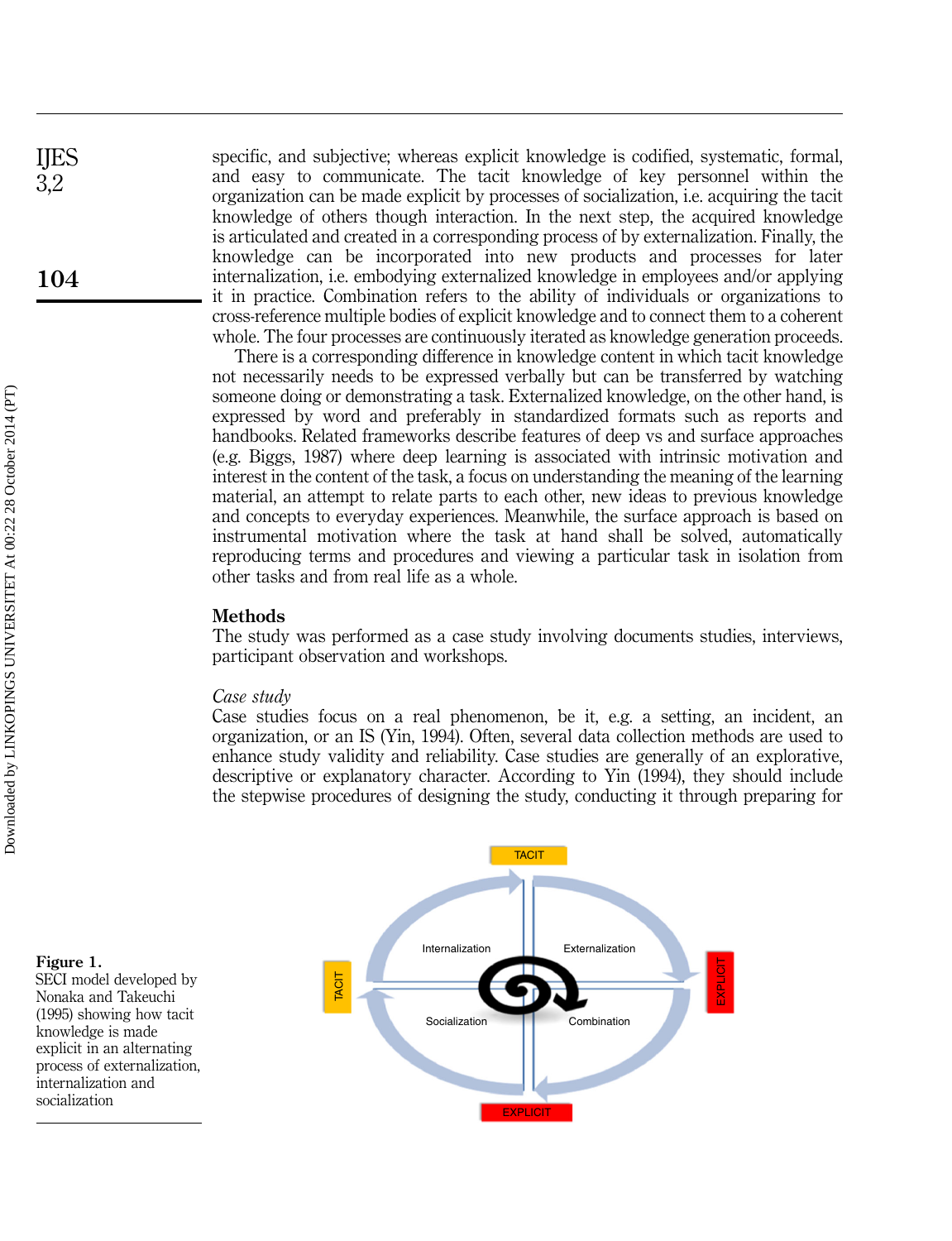data collection and collecting the evidence, analyzing the evidence and composing the case study report.

This study was performed as an exploratory case study designed to include the steps as suggested by Yin. The case is the incident report system itself which have been studied by different qualitative methods. The data gathered was then analyzed rescue operations from an organizational learning theory perspective and using a research model. The stakeholders in the case study are the central agency, the fire fighter workers' union and local rescue services representatives, chosen to together provide different perspectives on system/learning vision, administration and end-user needs.

Document studies. Document studies are the selection of available documents on a topic, which contain information, ideas, data and evidence written from a particular standpoint. In case studies, they are typically applied in the first exploratory phase as one of many interdependent data sources (Travers, 2001). In this study, a strategic sample of in total 12 incident reports and three in-depth investigations were initially reviewed. The reports come from a local rescue station in south Sweden. They have been chosen by the rescue station fire chief as being representative for incidents and reports at the station, and stem from the years 2007-2012. Each document was analyzed in its own sense by two researchers and the major results from the analysis were presented at the initial workshop described below. Further, the researchers analyzed memory notes and two needs analysis reports produced by the central agency user council.

Future workshops. In the study, two future workshops were subsequently performed. Future workshops take their point of departure in users' work situations. The users are first encouraged to reflect upon their experienced problems and difficulties and then to stepwise formulate first visionary, then feasible (design) solutions to the problems (Ehn *et al.*, 1996). In organizational learning contexts, future workshops can be said to relate to communities of practice (CoP). A CoP is a group of people who share a work profession, a practice or an interest. They can emerge on their own but also be developed and designed on purpose to generate knowledge in a particular area. Through the sharing of information and experience, the group members learn from each other and have the possibility to develop both on a personal plane and in their professional role (Lave and Wenger, 1991).

In this case, six representatives were selected in dialogue with the fire chief (see above), the central agency and a previous research project on learning in the rescue services. They were supposed to together represent system/learning vision, administration and end-user needs. Three representatives came from local rescue services in three different municipalities; two from the fire fighters' union; and one representing the central agency user council. The workshops were moderated by the two researchers. The aim was to confirm and/or modify the analysis stemming from the incident reports and to identify user needs and suggestions for improvement of the current incident reporting system.

Interviews. Interviewing is a commonly used method to gain understanding of, peoples' experiences, and what meaning they make out of them. In this study, two complementary semi-structured interviews were applied with the help of an interview guide containing a predefined set of questions covering certain themes (Bernard, 2000). The interview respondents were both part of the central agency user council and one of them has worked full-time with the incident reporting system since 2006. The aim of the interviews were to complement the workshop results, identifying similarities and differences between the two groups (user council and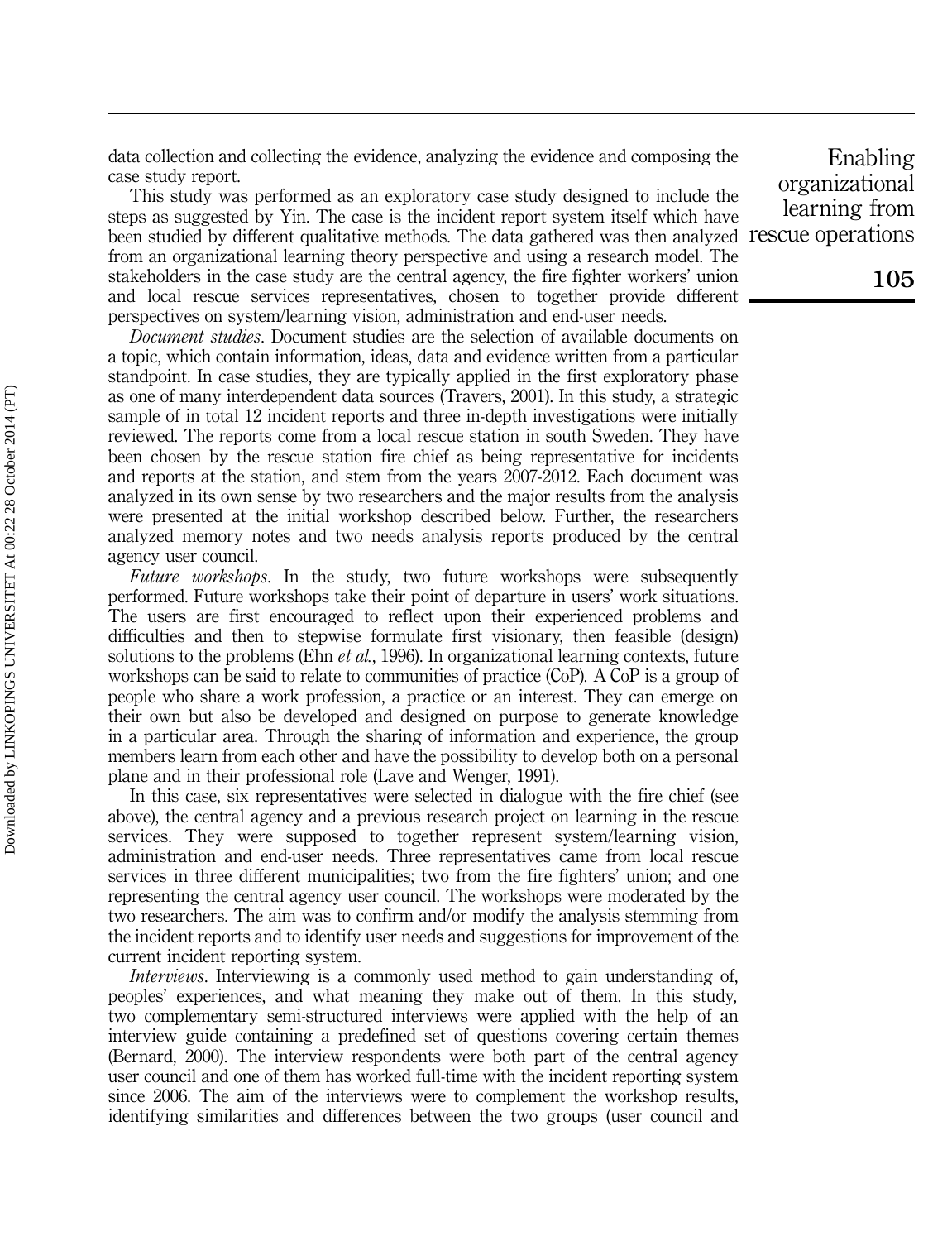workshop group) but also to find out which of the proposed solutions are organizationally and technically feasible.

*Participant observation.* Participant observation is the observation of subjects in their natural settings, by the researcher participating in their day-to-day lives and work. It has proven beneficial in work re-design and the design and implementation of new technology, in gaining contextual first-hand information on the work activities the technology is aimed at supporting (e.g. Hasu and Engeström, 2000). It is usually a time-consuming approach involving lengthy stays in the field. But also shorter stays has been show beneficial, e.g. in the area of IS development, for providing input to the system under development (Pilemalm *et al.*, 2000). For the purpose of this study, a one day participant observation was performed by one of the two researchers, taking place at the local rescue services in Linkoping, county of Ostergotland and involving the fire chief and a fire fighter. The aim was to receive yet another perspective on the incident report system, but most important, to view the current system and the incident report in practice (since this was not possible at the workshops).

Data analysis and research model. The workshops and interviews were audio recorded and complemented with memory notes. The participant observation relied on memory notes. The workshop data material further included post it notes where the workshop participants had written their needs and ideas. The organizational learning theories presented above was then used in a research model guiding the analysis of study results. The model includes relevant constructs from the theories and is summarized in Table I.

#### Results and analysis

The results/analysis first presents the current incident reporting template and in-depth investigations. This is followed by the categories design for statistics and evaluation, design for learning and organizational learning support processes, as expressed by the different actors participating in the study. For each of the perspectives, an organizational learning analysis is also performed. The types of organizational learning and knowledge format identified from different actors/ perspectives are then summarized in Table II.

#### Current incident reporting template and in-depth investigations

The studied reports related to fire in buildings, to gas or toxics leaks and to suicides. An overview of the current incident reporting template, describing the twelve sections it includes, is provided in Figure 2. In the quantitative parts (field 1-8), the studied templates contain isolated elements such as number of units on site, number of vehicles on site, response delay, and checkboxes for e.g. no deficiencies in equipment and no response delay. The template also holds a single text field (11) for evaluating the

|                                                                                       | Actor/perspective/data<br>source                                                                                             | Organizational learning types                      | Knowledge format                                                                                        |
|---------------------------------------------------------------------------------------|------------------------------------------------------------------------------------------------------------------------------|----------------------------------------------------|---------------------------------------------------------------------------------------------------------|
| Table I.<br>Summary of constructs in<br>research model guiding<br>analysis of results | Incident report template/<br>investigations<br>agency/user council<br>local rescue services/fire<br>fighters union/end-users | Single $loop$ – double $loop$<br>$surface - depth$ | Tacit-externalized/explicit<br>$practical - visual/verbal$<br>informal-formal/codified/<br>standardized |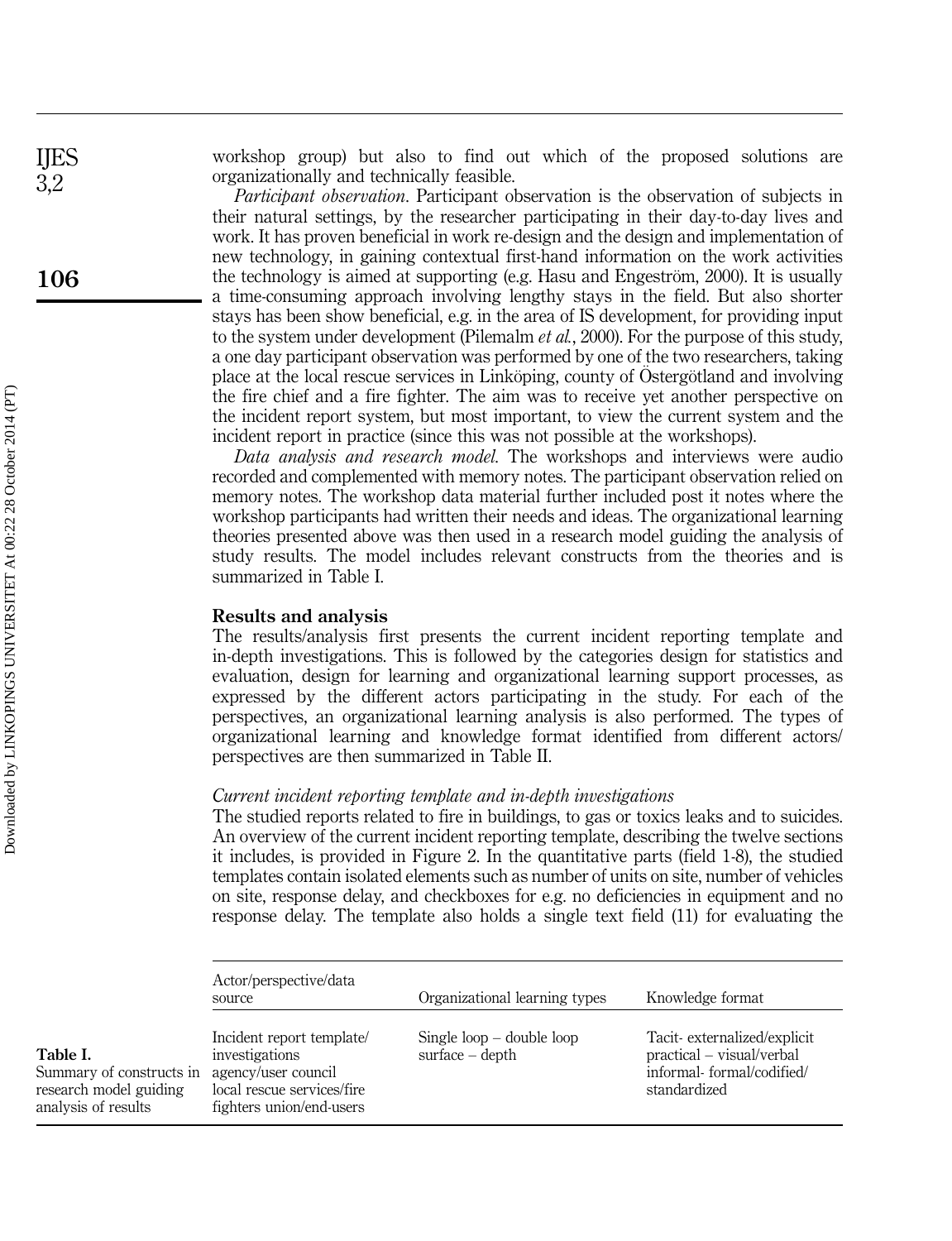operation. In all the studied reports this field was filled in with either the statement "very good" or contained no information at all.

In the qualitative parts of the report, there are nine pre-defined lines dedicated to the cause of the emergency (field 9) and another nine lines to the description of the course of events in the rescue operation (field 10). The studied templates were filled in rescue operations similarly and sparsely, in these fields. The descriptions provide e.g. the decisions taken by the incident commander, sometimes with reference to relevant laws and procedures. Field 10 further provides nine lines to describe preventive measures that can prevent this type of emergency (e.g. fire detectors) and nine lines for measures that can improve future rescue operations.

Several preventive measures are mentioned in the analyzed incident reports. However, response improvement measures are mentioned only in two reports; these describing problematic operations where standard operating routines were not followed, and then described in very brief terms. All the three in-depth investigations contain suggestions for improvements of rescue operations. In two of them these are

| Actor/perspective             | Organizational learning<br>type focus                          | Information/knowledge<br>format                                         | Corresponding actual<br>and requested incident<br>report system measures |       |
|-------------------------------|----------------------------------------------------------------|-------------------------------------------------------------------------|--------------------------------------------------------------------------|-------|
| Current reports               | None                                                           | Quantitative data,<br>codified information                              | Need for extended<br>template allowing for<br>richer descriptions        |       |
| Agency/user council           | Statistic based:<br>superficial;<br>single-loop.               | Quantitative data,<br>codified information                              | Cosmetic: attributes.<br>fields, terminology; only<br>template           |       |
| Rescue services/<br>end-users | Statistic and case/<br>experience based;<br>depth; double-loop | Socialization and<br>externalization of tacit/<br>information knowledge | Template and process:<br>new content and<br>functions; support for       | $H_0$ |

motivation and systemized feedback; complementary concrete learning initiatives

| тане п.                   |
|---------------------------|
| How the different actors/ |
| perspectives embrace      |
| organizational learning   |
| and how this is           |
| exemplified in            |
| corresponding incident    |
| report system measures    |
|                           |

Table II.

| Incident reporting template |                                    |  |  |  |
|-----------------------------|------------------------------------|--|--|--|
| 1 Fire and rescue service   |                                    |  |  |  |
| 2 Incident                  | hh<br>mm dd<br>mm ss<br><b>VV</b>  |  |  |  |
| 3 Incident scene            | Alarm to SOS alarm                 |  |  |  |
| 4 Object                    | Alarm to fire and rescue service : |  |  |  |
| 5 Time and date             | First vehicle out at :             |  |  |  |
| 6 Decision on resources     | Arrival to incident scene:         |  |  |  |
| 7 Extra resources           | Response operation begun at :      |  |  |  |
| 8 Injuries and damage       |                                    |  |  |  |
| 9 Cause of incident         |                                    |  |  |  |
| 10 Response process         |                                    |  |  |  |
| 11 Evaluation               |                                    |  |  |  |
| 12 List of documents        |                                    |  |  |  |

Figure 2. Overview of the current incident report template

**Notes:** Headings of its sections are listed in 1-12. A snapshot from Section 5 is exemplified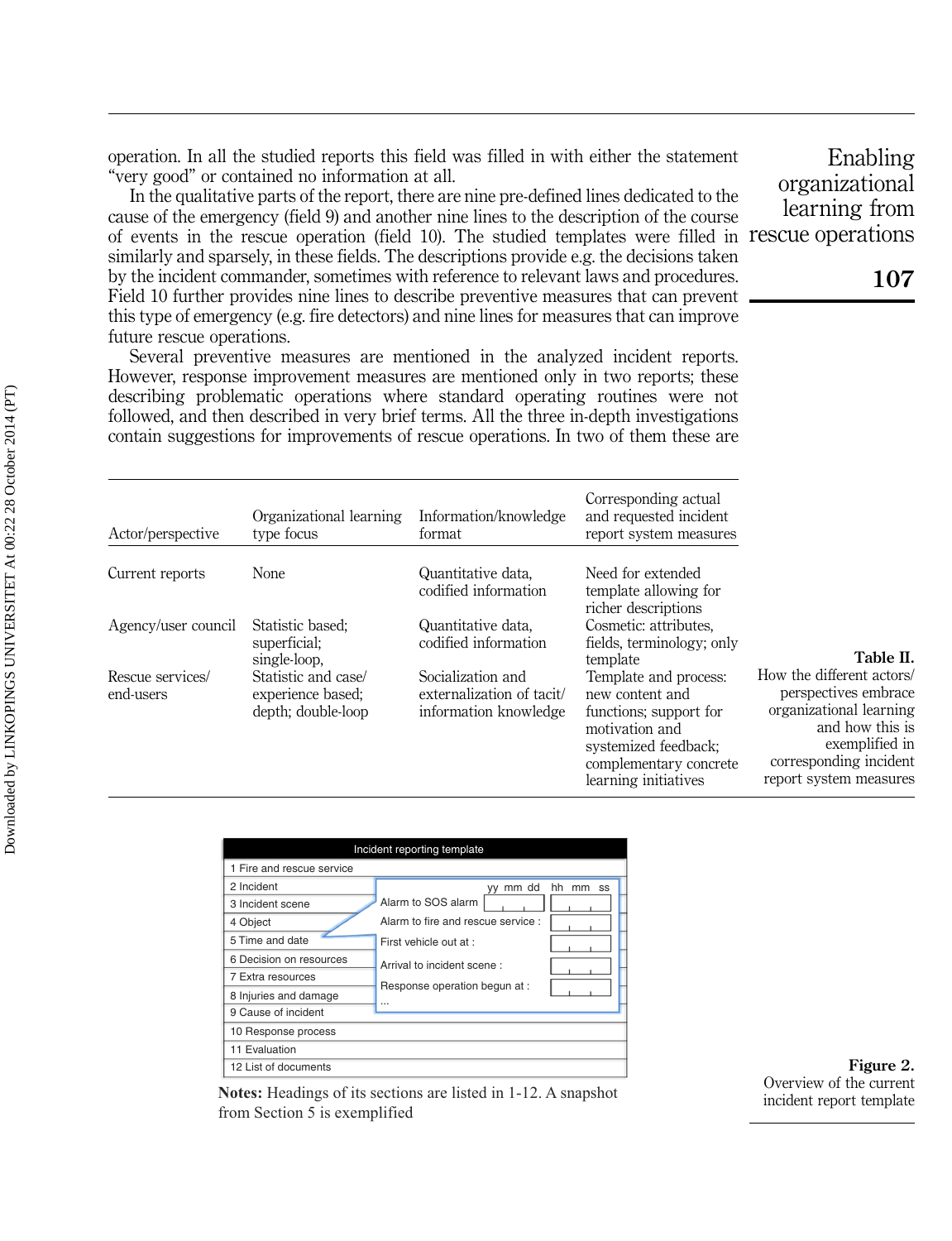also brief, without specification of how they are to be carried out and by whom, e.g. "work on routines" and "teach new firefighters this course of events". The third investigation takes the form of a systemized conversation were the entire rescue team has been interviewed. The conversation illustrates the reasoning and judgments lying behind important decisions, such as entering a building without smoke-helmeted firefighters. This investigation (from 2007) also elaborates on concrete improvement measures that are implementable. However, one of the other investigations (from 2012) refers to the 2007 systemized conversation, pointing out that at that time suggested improvement measures have not yet been carried out.

Current state: organizational learning analysis. The template does not, in its current state, contain the necessary contents to be able to provide learning from rescue operations, neither at individual or organizational level. It is a system designed for documentation, where the causal relationships between codified, standardized, quantitative data may be used for statistic evaluations (e.g. how number and type of resources on the emergency site affected the outcome of the operation). The number of textfields dedicated to describe and evaluate the response operation is limited and leads to sparse formulations also expressed in a standardized manner. It is not clear what such formulation implies and it raises questions like: "what is 'very good', compared to what?" in the example above. The templates do not provide the opportunity to report in detail the circumstances that allowed the operation be problematic or run smoothly.

The in-depth investigations proved somewhat better in terms of learning purposes usability. However, some of the reported shortcomings in them were later identified as erroneous. When discussing one of the reports related to a fire in an apartment claiming victims with the workshop fire fighters, the behavior of the rescue team was found not to deviate from standard procedures, even though the report stated so. Instead, the behavior was rational given the uncertain nature of the current incident and insufficient resources available at the time. This is a clear example of tacit knowledge not highlighted by the in-depth investigations. In the systemized conversation case tacit knowledge was better externalized and related to adequate improvement measures. In summary, the learning aspect is markedly subdued in the current incident reporting template. There are many ways to improve the incident reporting system but a first fundamental step would seem to build in more comprehensive report possibilities.

#### Revised incident report: design for statistics and evaluation

Central agency: according to the central agency interview respondents, one clear purpose of the incident reports is to document the rescue operation and provide a basis for statistics. This purpose will not vanish with the revised report; rather its usability for statistics will be improved. This means that variables, terminology, definitions, attributes and labels will be refined. The revised report template also needs a more dynamic and flow-oriented content as compared to current more flat version. Unnecessary clicks, ambiguous definitions and irrelevant questions need to be removed. Further, the agency respondent having worked longest with the incident report claims that new technology is needed to collect great amounts of data for the future report and mentions the possibilities the introduction of smartphones and high-speed cameras can bring. It is currently not possible to estimate rescue operation effectiveness and quality on the basis of the incident report. But if it

108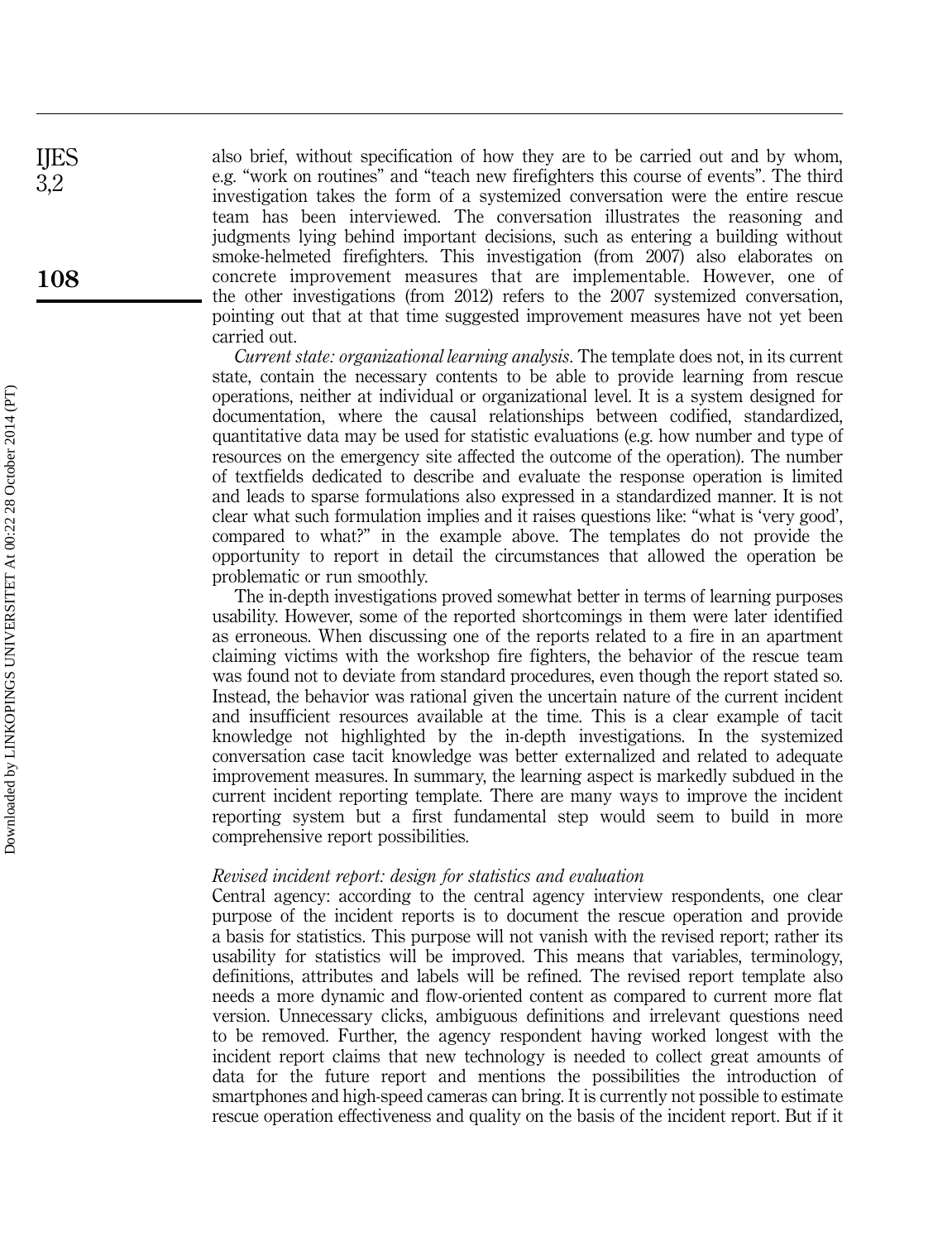contained checkboxes e.g. for "goal achieved", from where to measure fulfillment of pre-defined goals this would be possible, the respondent claims.

Rescue services: in the workshops, the participants also deemed the current electronic template version as complicated, counter-intuitive, and not interfacing well with the surrounding ISs. As an example, if the checkbox for "deviations from rescue operations plan" is crossed, the user is automatically transferred to another part in the template, enforcing 10-15 minutes of extra work, according to one respondent. This extra labor contributes to a tendency to report only severe deviations that have exposed the rescue personnel for risks and where important routines or laws have been violated. The respondents suggested that it in the revised report should be possible to select pre-defined alternatives and thereby receive a specialized version of the report depending on the current situation. The choice of alternatives should be made stepwise and interactively, making it possible to dig deeper into parts of the report, if the situation requires.

At the fire station where participant observation was performed, some data where already transferred automatically from other systems to the template, under and even before the rescue operation. This is, however, not common for all fire stations in Sweden, since they rely on different surrounding systems that have different capabilities for transferring data. However, the workshop respondents agreed that mandatory automatic data transfer need to take place in relation to the revised report in the future. Using existing communication technology at the push of a button on the site was here seen as a possible method, leaving the commander with the responsibility of adjusting and completing the report. They also agreed with the agency on the potential of connecting the high-speed cameras that some rescue services already bring to the emergency site.

Such as the for being able to use the revised reports for measurement of operations, the workshop participants emphasized the need to define mechanisms and criteria from where to perform such measures. Suggested criteria included man hours, risk and consequence analysis, cost-benefit analysis, key figures and saved value from templates. Key persons need to be appointed to define and develop the criteria.

The workshop participants also suggested entirely new content to the incident report, in order to provide for new measurements. For instance many fire fighters are subject to health risks and long-term effects by repeatedly being exposed to toxins and other contamination hazards. Today, the organizations keep no track records on these matters, making it difficult to prove cause and effect in the case of a firefighter developing diseases over time. Further, two of the workshop participants claimed that the response time, as being defined in the current incident reporting system, does not include preparation or recovery time. This gives an insufficient perspective on the operation and firefighter work time as a whole:

For instance, when the rescue team has witnessed a suicide and failed to talk the person out of it, team members may be very psychologically affected and the recovery time is much longer than in "ordinary" cases, and when this is not documented, the response time and work time as a whole is not calculated or displayed properly.

In both cases sections for exposure to contamination hazards and preparation and recovery time, could rather easily be introduced in the revised report, according to the respondents.

Revision work: organizational learning analysis. The above relates to a new design of the template, and in the case of the agency, to changes relating to terminology,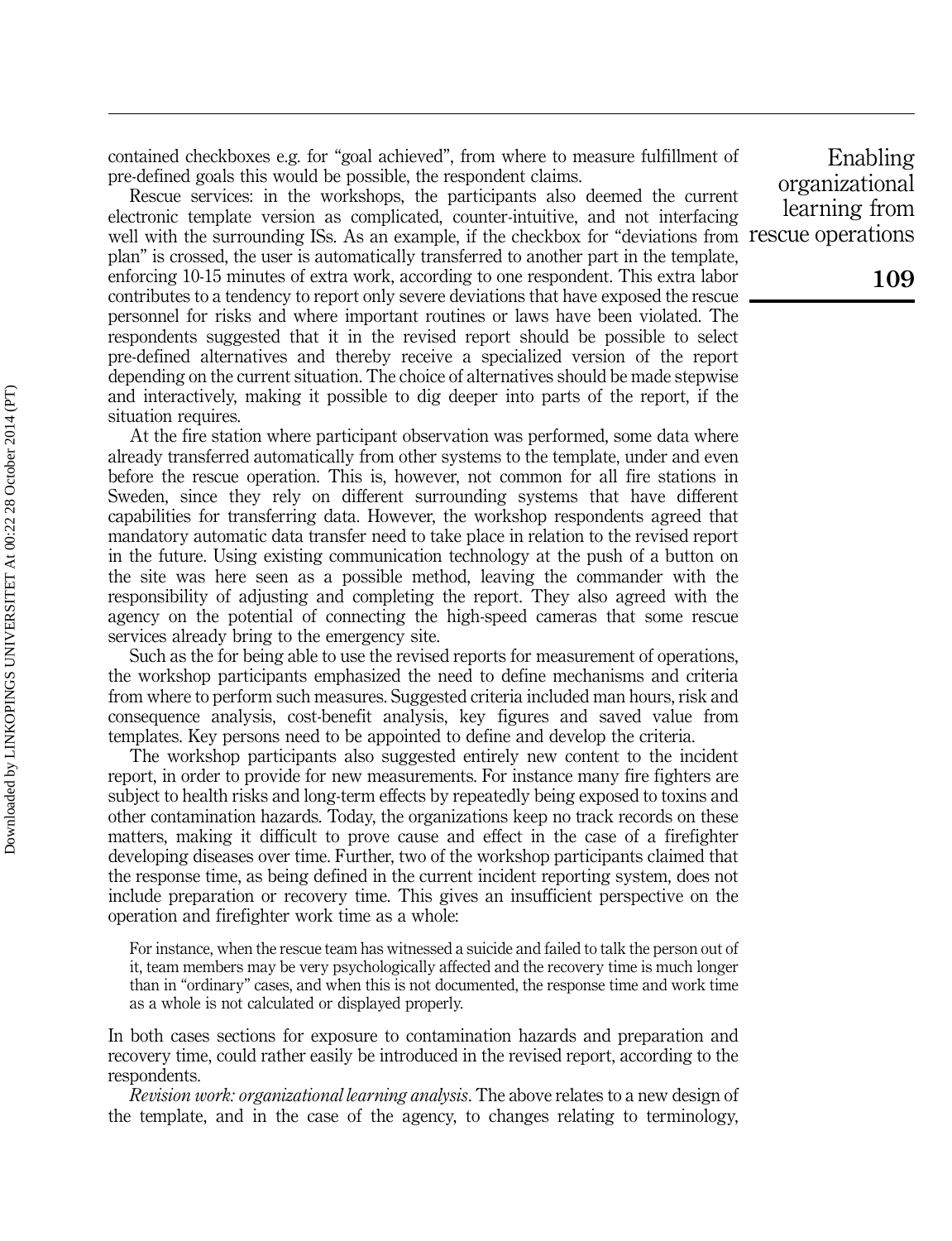attributes and text fields. The rescue services take this one step further by suggesting both new functions in the ensuing template and concrete criteria to enable estimations. They also lift the importance of pointing out key persons to perform work. But in the main the organizational levels are in agreement, believing that the proposed changes will improve the capabilities of calculating statistics and to measure goals and efficiency of operations. The related learning can be categorized as superficial learning aimed at putting together the best possible constellations of future response operation teams and equipment based on figures. It can also be defined as single-loop learning since it reflects an attempt to learn from operations using the same methods as before; only refining the data or adding some new variables. The learning content is codified, standardized, easily expressed and seems to involve no apparent conflicts in the organization.

#### Revised incident report: design for learning

Central agency: the user councils' major revision of the incident reporting template shall also include building in prerequisites for evaluation of the rescue operations, oriented towards organizational learning according to the agency respondents. One of them describes the future incident reporting system as going further than organizational memory and becoming an organization lessons learned system that is linked to other documents about the incidents available at the local rescue services' ISs.

However, when talking further to the agency respondents it is clear what will actually be revised in the report template is mainly related to its quantitative parts, as reported above. This pattern is re-produced in the user council work. The council has provided seven regional seminars where needs from local rescue services in relation to the future report have been collected. The memory notes/needs analysis from these seminars include substantial perceived organizational processes and learning needs, e.g. "need for training on new incident reporting system", and "alternative ways of documenting decisions". However, the agency's own analysis of the same documentation revolves around statistics. For instance, it is stated in the memory notes that:

Overall, it was difficult to make the participants identify needs for new variables for statistical analysis; this may be explained by the current set of variables fulfilling most needs for statistics. Another explanation may be that few of the participants are active in their organizations' analysis work. This means that the  $[\,\ldots]$  seminars were necessary but not sufficient [...] and that the question of statistical needs should be passed on to politicians and to managers in the rescue services.

Rescue services: in the workshops and at the local fire station, concrete needs revolved to a great extent around organizational learning issues. Improvement suggestions to the revised report concerned feedback and transferal of mission experience, relating to both good and bad examples. For instance, selected incident reports could be sent to certain central agency units for transformation into development and training implementations, e.g. the agency could provide quarterly experience transfer events based on these. Similarly, at local level it was suggested that reports and experiences were discussed at work place meetings, supported by computerized visualizations and simulations. Several participants claimed that an improved reporting system needs to focus not only on deviations, but also on learning from good examples. One respondent exemplified with a story from a recent rescue operation:

When [the incident commander] during a fire in a night club took the decision to evacuate a nearby hotel this decision eventually turned out to save several lives.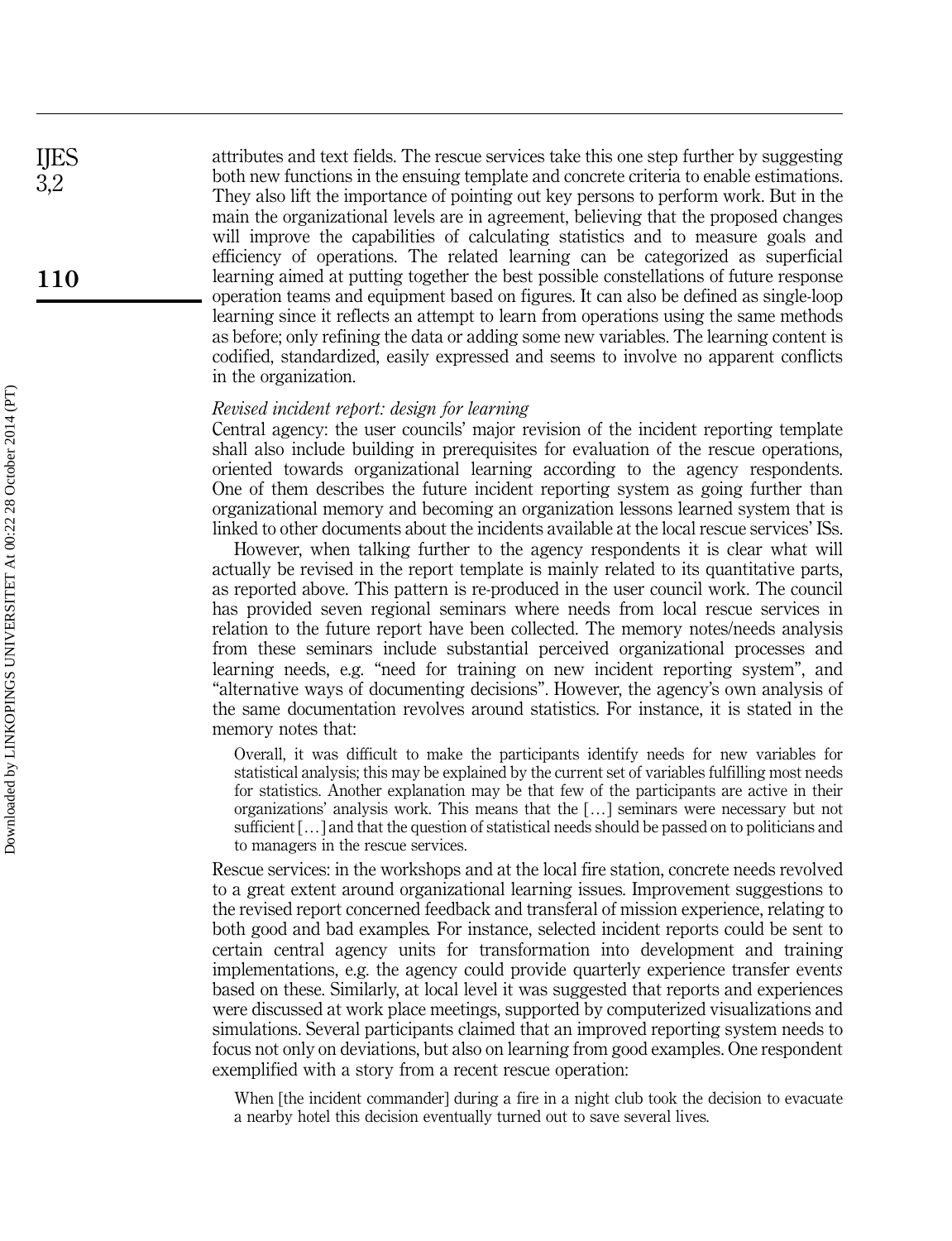The referenced decision was based on the fact that the incident commander had handled an operation at the very same night club earlier, and knew that it was not secured from the spreading of fires. It was a decision based on personal experience that had not been incorporated in the current incident reporting system. A suggested improvement was that future reports in the system are linked together so it is possible rescue operations to see recurring incidents or alarms at the same physical locations, and what the outcome of the response was.

The workshop participants further claimed that the current incident reporting system and related routines has a one-sided focus on the incident commander. The incident commander is currently solely responsible for filling in the report. It is difficult for him or her to remember everything and have the competence and motivation to do it with adequate quality and sufficient level of detail. Sometimes, the commanders pile up several reports and fill them in months later, making it almost impossible to remember all the details, according to respondents at the local fire station. This provides no good material for organizational learning. They suggested that the incident commander should become more of a team leader and collect broader documentation from his or her co-workers, getting the group perspective in short (5-10 minutes) briefings, before the report is filled in. Several participants further claimed that much of the quantitative data in the report (e.g. GPS tracks) should be distributed to the benefit of other response organizations, and to city and traffic planning experts.

Also, the Swedish Rescue Services has to deal with entirely new threats, such as people attacking firefighters, placing gas bottles in the vehicles, and traps in arson fires. Since the organization until now has been (as compared to many other countries) relatively spared from such threat situations they are not yet documented and reported. The future incident reporting system needs to incorporate threats, according to the respondents. Also here, a beginning would be to introduce a checkbox, indicating exposure to threat and if the answer is "yes" being further linked to be able to describe the threat and its consequences. Finally, the respondents emphasized the need to define criteria to identify good and bad learning examples and at what organizational level they should be used (local, regional, national). Checkboxes for operation success factors and potential for learning/usability for training purposes could be a start.

Revision work: organizational learning analysis. The current revision of the incident reporting system is in part, in theory, dedicated to double-loop organizational learning with operation increased efficiency as possible outcome. But in reality it does not provide such enablers. Meanwhile the type of learning the end-users request is concrete, long-term and based on cases, experience and lessons identified. This reflects a depth and double-loop oriented learning perspective where you explicitly first articulate tacit knowledge (socialization) moving from individual to work team level and then lift it to organizational level (externalization e.g. by means of transfer events) and back for internalization in new individuals. The perspective thereby also demands new methods for decoding, verbalizing and visualizing the learning material inherent in the renewed report. While using the report data for statistics/evaluation showed no apparent conflict in the organization using the very same data for learning purposes seem much more complex, involving obvious contradictions between theory and practice.

#### Organizational learning support processes

Central agency: the short-term plan for the re-development process is only to provide built in opportunities and pre-requisites for organizational learning in the ensuing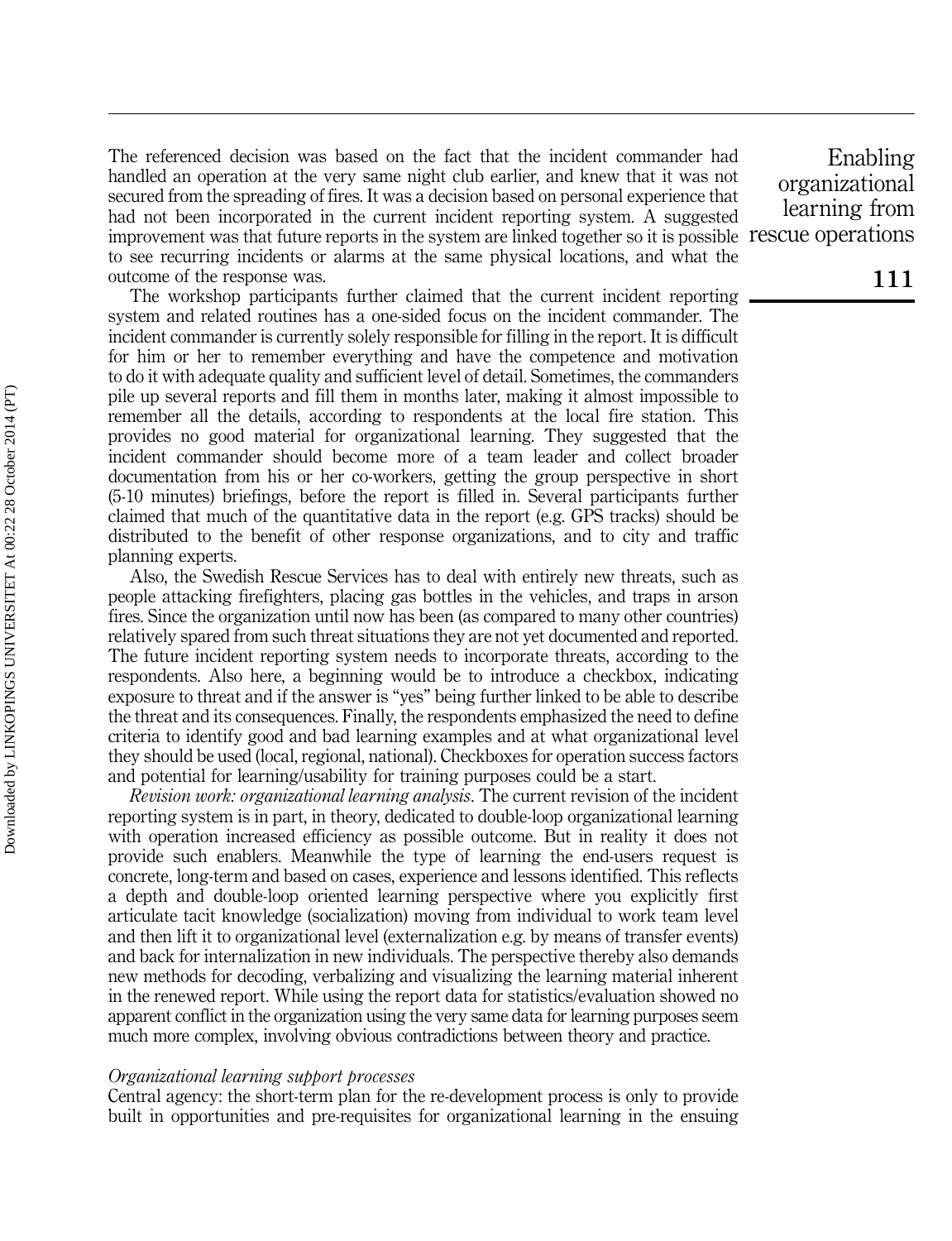template itself – not to provide the supportive processes, according to one of the agency respondents. To build these processes are up to the local fire rescue services/ municipalities themselves. The same goes for actual implementation of identified improvements measures for operations, stemming from reports. Here, the local services would need a joint IS to handle improvement measures, to perform follow-ups and to appoint responsible key persons, the agency respondent claims.

Rescue services: in the workshop and at the local fire station, the participants on the other hand engaged heavily in discussions on the process surrounding incident reports, and the problems and bottlenecks connected to it. A major obstacle defined included lack of time and motivation. It was claimed that the local rescue service personnel do not see a clear purpose with the current reports, nor a recipient. The respondents stated that nobody ever reads the reports with the potential exception of the appointed incident investigator. Feedback to the operation participants may be sent via e-mail but are not always read by them. Potential experiences and suggestions for improvements are not integrated in training or transformed into implementable measures since there are no individuals appointed as responsible. The reports, in fact, just end up as elements in a central agency database:

If you don't even get the new gloves you asked for, the motivation is negatively affected.

The central agency, the local rescue service chiefs and the municipality officials must provide better and systemized feedback on the reports, according to the respondents. As for distribution of experiences from rescue operations, the local rescue teams have good opportunities for reflection. But experiences are seldom spread to the other teams at their fire station, even less to other rescue services. Also, the current reporting system lacks information about what other response organizations contribute in the operation, it is only noted in the template whether they participate. This makes improved collaboration difficult.

Also, there are many other local and informal learning initiatives side by side with the incident reports, in-depth investigations and systemic conversations. The workshop participants mentioned several operative oriented bottom-up approaches where local fire fighters engage in a question or topic. An example is fire fighters with an interest in mountain climbing who has developed methods for roof safety. Local learning initiatives often remain local but are sometimes lifted up to the entire fire federation.

The workshop participants agreed that improvement measures need to be sanctioned at the management level; that key persons should be identified and appointed as responsible for the implementation, and that a high quality incident report system with key arguments that are shared among the right organizations is a prerequisite for the distribution of experiences. It is essential to be able to show in the future report that what happens in one municipality can happen in another and then convince the right persons to spread experiences and counter-measures to the response organizations in these municipalities. A process for distribution of experience was sketched, including the organizational levels of:

- . work team;
- . across work teams;
- . entire rescue services;
- . central agency;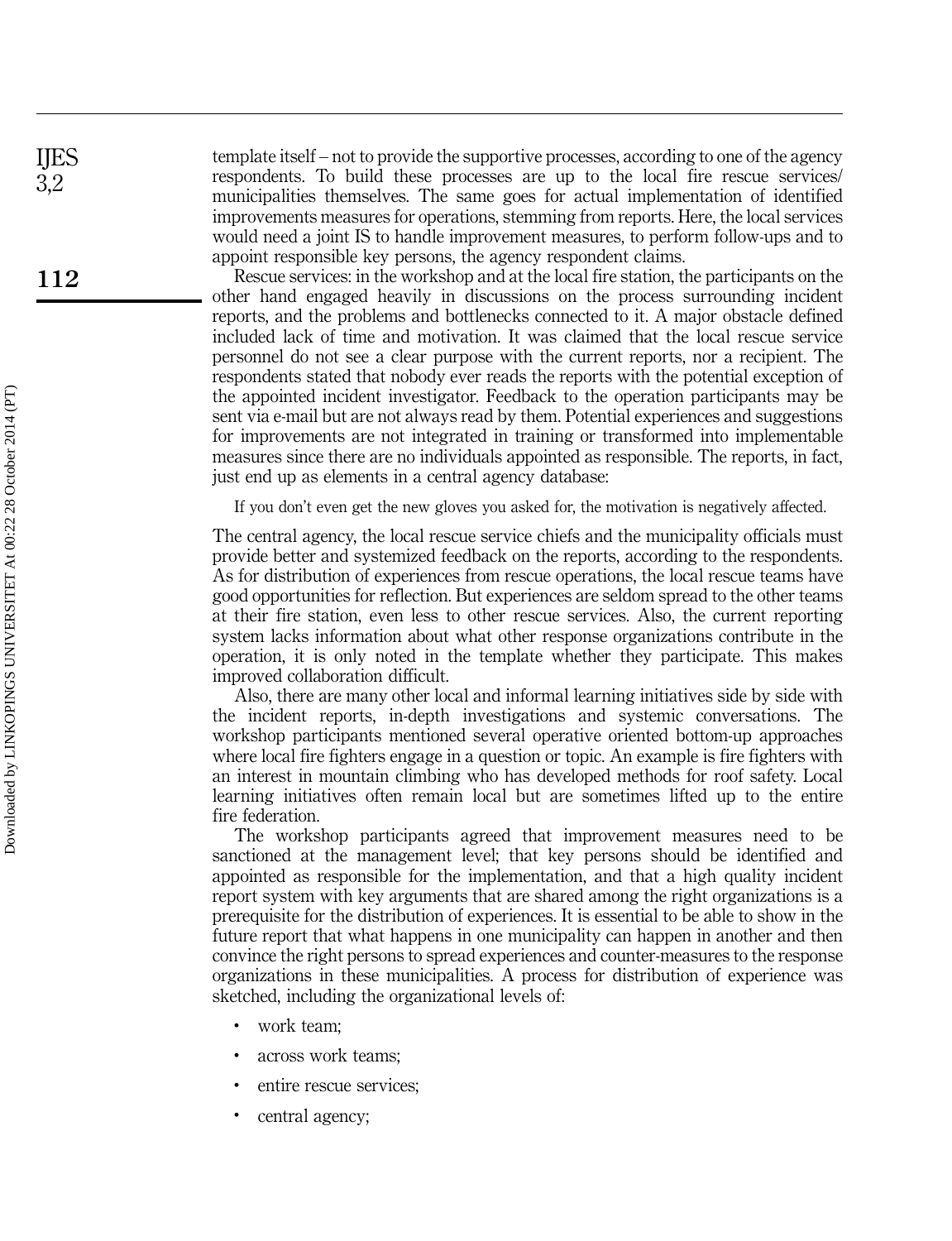. Swedish Work Environment Authority; . the rescue educational services; and . other response organizations.

. the County Council Boards;

The respondents further agreed that organizational learning work must take place within current financial or personnel resources in the rescue service organizations. Also, there is an awareness that cultural hindrances for organizational learning exists. For instance, there is an unwillingness to report one's own operations in negative terms. An example mentioned is an apartment fire where everybody knew that things went wrong but nobody did anything to provide learning from the incident:

We know that things went wrong so there is no need to advertise it.

Revision work: organizational learning analysis. While the supportive processes are practically left out by the agency, it is actually the major focus of the rescue services' expressed needs. In other words, there are perceived conflicts relating to what are the measures needed to achieve organizational learning from the incident reports, and to who has what responsibilities to make sure learning occurs, i.e. over who has what responsibility in the knowledge socialization and externalization processes. There are also divergent perspectives as to what is the actual content of – inclusions in – the learning process. Here, the perspective on learning is much broader on the part of the rescue services that stretch learning sources beyond the incident report to other locally anchored concrete initiatives. This while the agency focuses solely on the incident report as an organizational learning enabler.

Table II summarizes the organizational analysis relating both to the current state of the incident report and the actual and requested revisions/system measures expressed by the agency and the rescue services (end-users of the report), respectively. Since the report in is current state is not designed for learning it relies on quantitative and codified information. The actual agency revision work reflects a mere re-production and refinement of the very same information, related to statistics and superficial, single-loop learning and being but to practice by cosmetic changes to attributes in the current template. Meanwhile the rescue services' needs are strongly related to experience based depth, double-loop learning requiring entirely new knowledge formats and new processes for socialization and externalization of this knowledge. In the incident report system, corresponding entirely new functions and support processes are needed to put such learning into practice.

### **Discussion**

Dekker and Jonsén (2007) studied the incident reporting system at three municipal rescue service units, with the aim of developing the system for learning purposes. Their major findings were that the most fundamental prerequisites for learning from experience were lacking in the rescue organizations. Above all, trust, mutual respect and a feeling of being allowed to participate were found missing in the studied services. The researchers concluded if the experiences are not taken further, all reports are of little use. In other contexts of incident learning systems Mahajan (2010) emphasizes the need for regular and detailed feedback to engage practitioners in the loop of reporting and learning from incidents. Cookea and Rohleder (2006) discuss

Enabling organizational learning from rescue operations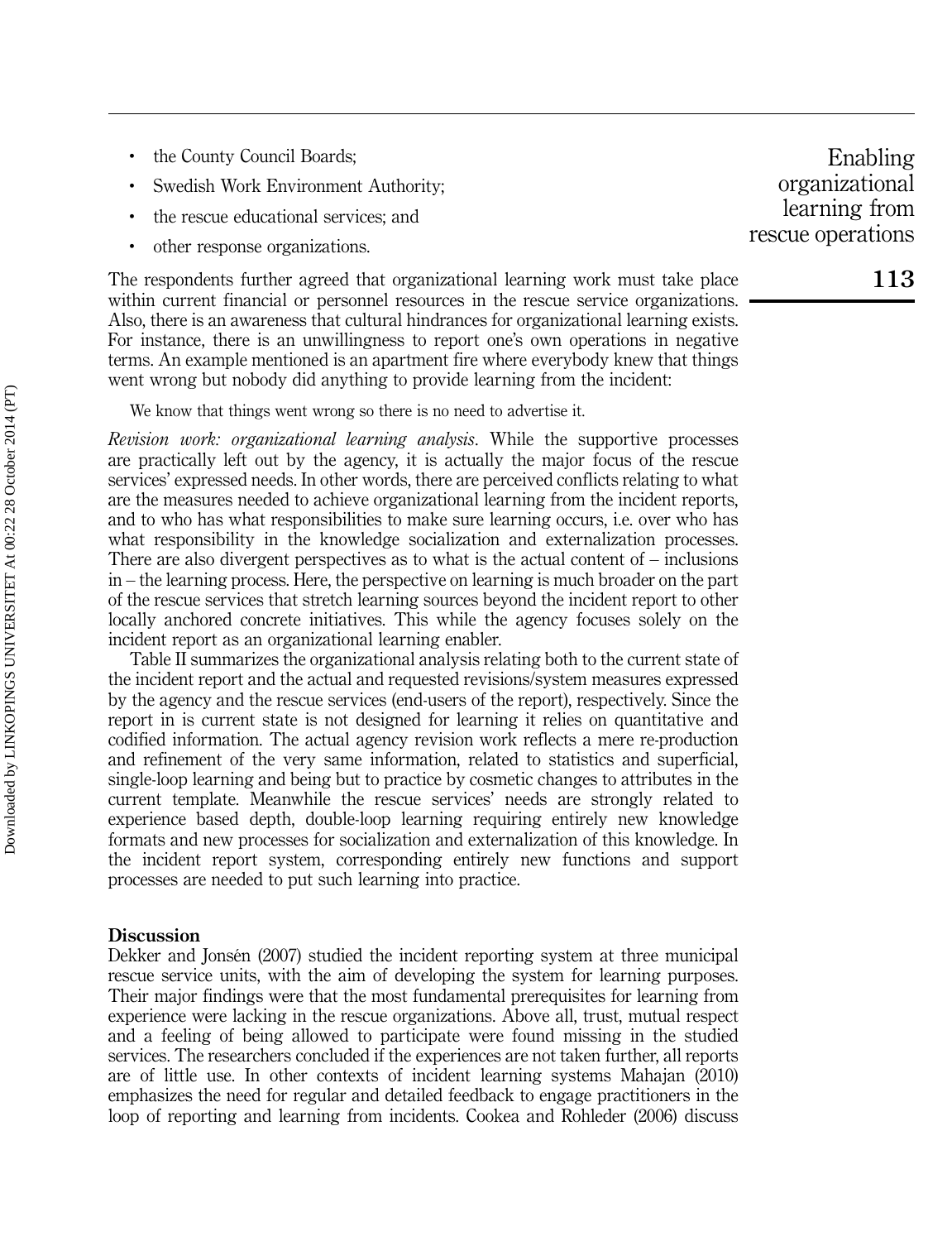organizational barriers to report incidents and suggest training and reward systems to overcome them.

This study, to a large extent confirms the above findings. The current revision of the Swedish incident reporting system takes place in a rapidly changing organizational environment experiencing financial cutbacks, increased demands for efficiency and entirely new threats and requiring more flexible and sometimes smaller team constellations. It is evident the central agency level have some conflicting interests compared to the local firefighter services. Other identified to missing trust and an unwillingness to report things that did not go as planned, for fear of reprimands. A central idea behind the system revision was to extend the incident reporting system for dual use of incident reporting/documentation/statistics and organizational learning. In reality, it seems that the system will remain an incident documentation system if the migration process is not explicitly steered in another direction and embracing the perspectives of practitioners as described above. Introducing systemized feedback seems to play a central part in such steering.

#### The incident reporting system from an organizational learning theory perspective

In the study, different stakeholder perspectives related to learning types and content in the incident reporting system. While some areas such as automatized transfer of data, new technology and the development of evaluation criteria and tools are perceived as rather unproblematic, the double-loop long term learning objectives are much more complex. Within organizational theory, Senge (1997) claims that double-loop learning requires such things as systemic thinking, shared vision and team learning. The vision of an extended incident reporting system to be used as one basis for organizational efficiency improvements is a clear central organization-driven aim to achieve double-loop learning. However, in practice this process has been lost somewhere on the way. Similarly, the SECI knowledge transfer model developed by Nonaka and Takeuchi (1995) describing the interaction processes between tacit and explicit knowledge was later extended to embrace a third dimension described as Ba (Nonaka et al., 2000). Ba is meant to represent the shared context without which shared knowledge cannot exist. In the current case, it is obvious that externalizing tacit knowledge – which is the fundament for far-reaching organizational learning – will not take place if development process does not take another direction. It is also evident that a lack of Ba, contributes to the preservation of status quo, as demonstrated by the system view conflicts between the central agency and the local rescue services. That different actors in an organization have different perceptions of what learning constitutes – even if their views not seem to differ when looking on the surface – is not unusual. On the contrary it has repeatedly been shown that knowledge is something that needs to be dialogized and translated among the different groups of actors (e.g. Rivera and Bueno Campos, 2001). The issue of responsibility is another central shared context conflict in which the central agency and the local rescue services' want each other to take overall responsibility for increased organizational learning. It is clear that this conflict needs to be settled and resources (existing or new) and responsibilities allocated, if long-term usability and learning stemming from the incident reporting system, shall actually take place.

While the learning processes in the Swedish rescue services in theory much revolve around the incident report systems, the results, interestingly enough, showed that this is by no means the only and perhaps not even the best way to go. The systemic conversation relating to the notion of the importance of systemic thinking above

114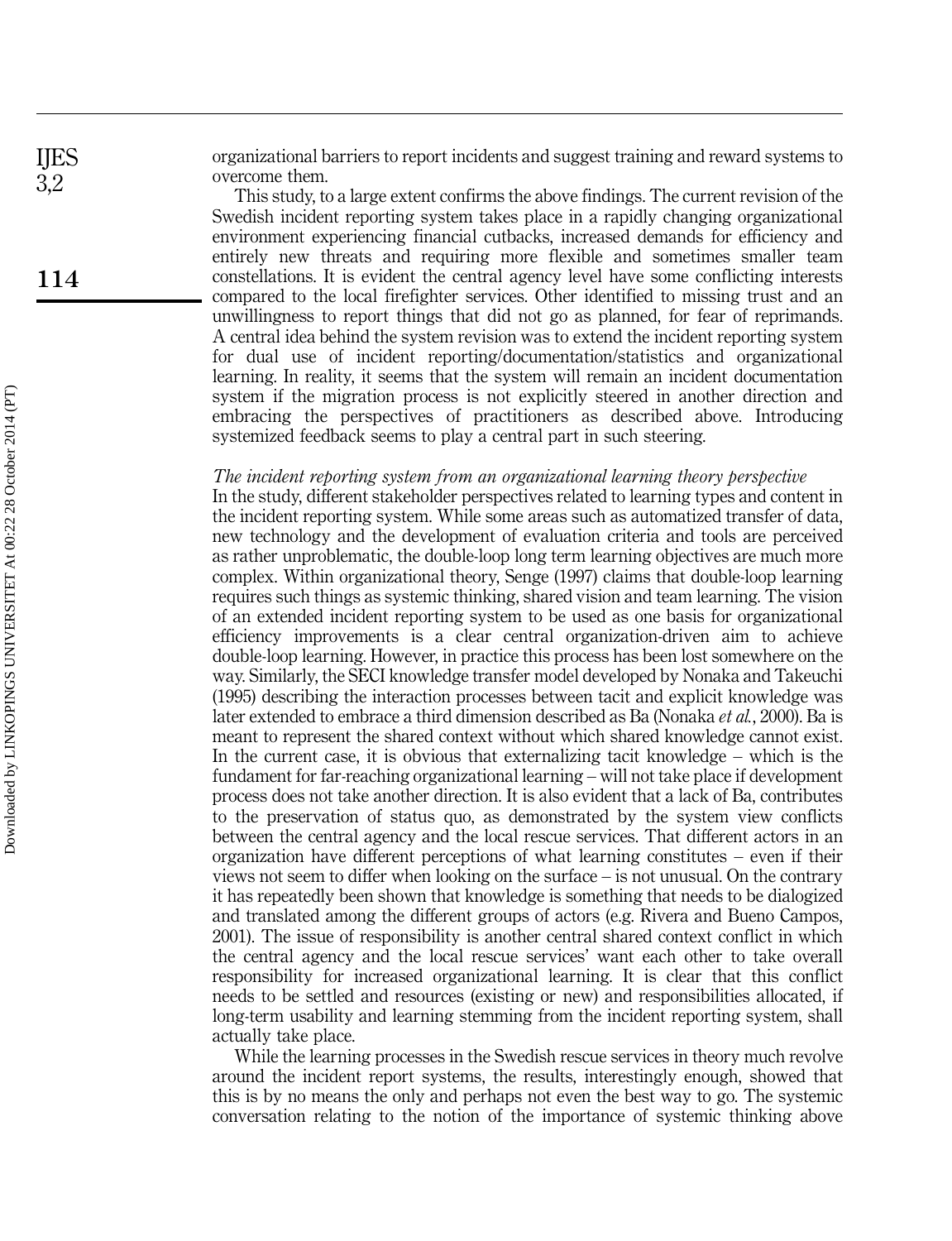(Senge, 1997) identified in relation to one of the in-depth investigations was actually the one found most useful in learning from experience. Here deep learning was enabled when parts of an operation were put together to understand the whole and transfer it to other real life operations. Systemic conversations exist in the Swedish Rescue Services today but they are not that common. Also, local learning initiatives were deemed by rescue operations the rescue services as often more being fruitful than the formal incident reports. In conclusion, it seems necessary to complement the incident reports with a group perspective, providing the views and reasoning behind actions but by the entire team, as a basis for externalization and transfer of experience to other parts of the organization.

### Conclusion and future work

In this study, central organization initiated re-development of an incident reporting system into an incident learning system has been explored. The study demonstrated conflicting interests between the central agency leading the re-development work and the end-user fire fighter representatives. While the former focused on refining template attributes, quantifiable data and statistics the latter expressed entirely new needs, system functionalities and supportive organizational processes. In terms of organizational learning this can be related to a similar conflicting learning perspective; single-loop, superficial learning based on existing and standardized data items using known methods vs double-loop, deep learning based on cases, experience, lessons learned and new methods and supportive processes.

It is believed that for organizational learning to actually take place in the Swedish Rescue Services, a re-direction of system revision work and complementary approaches such as systemic thinking, and agreement among actors as what constitutes the essence of learning from rescue operations is necessary. This can be achieved by consciously creating a community of practice (Lave and Wenger, 1991) where agency, union organizations, state and local rescue services participate in order to actively work towards a common ground which all actors can accept and put into practice. As an example, also the agency could participate in systemic conversations, first as an observer, in order to create mutual understanding on learning from rescue operations.

The basic content and goals of performing rescue operations – to save lives and minimize human and material damage – do not differ among rescue services and many other response organizations world-wide, even if they work within different legal, organizational, national and institutional frameworks. The results from this study should therefore, to a large extent, be applicable to any rescue services wishing to develop efforts for increased organizational learning from rescue operations, and for research and practice related to first response in general. In the current project, the rescue services' identified needs and suggestions for change were documented as a needs/requirements specification with a complementary supportive process, all which have been suggested to the agency.

#### Notes

- 1. The incident commander (Swedish: Räddningsledare), appointed at each emergency by the Chief Fire Officer.
- 2. https://msb.se/sv/Produkter--tjanster/Inrapportering/Raddningstjanstens-insatser/Nyttinrapporteringssystem/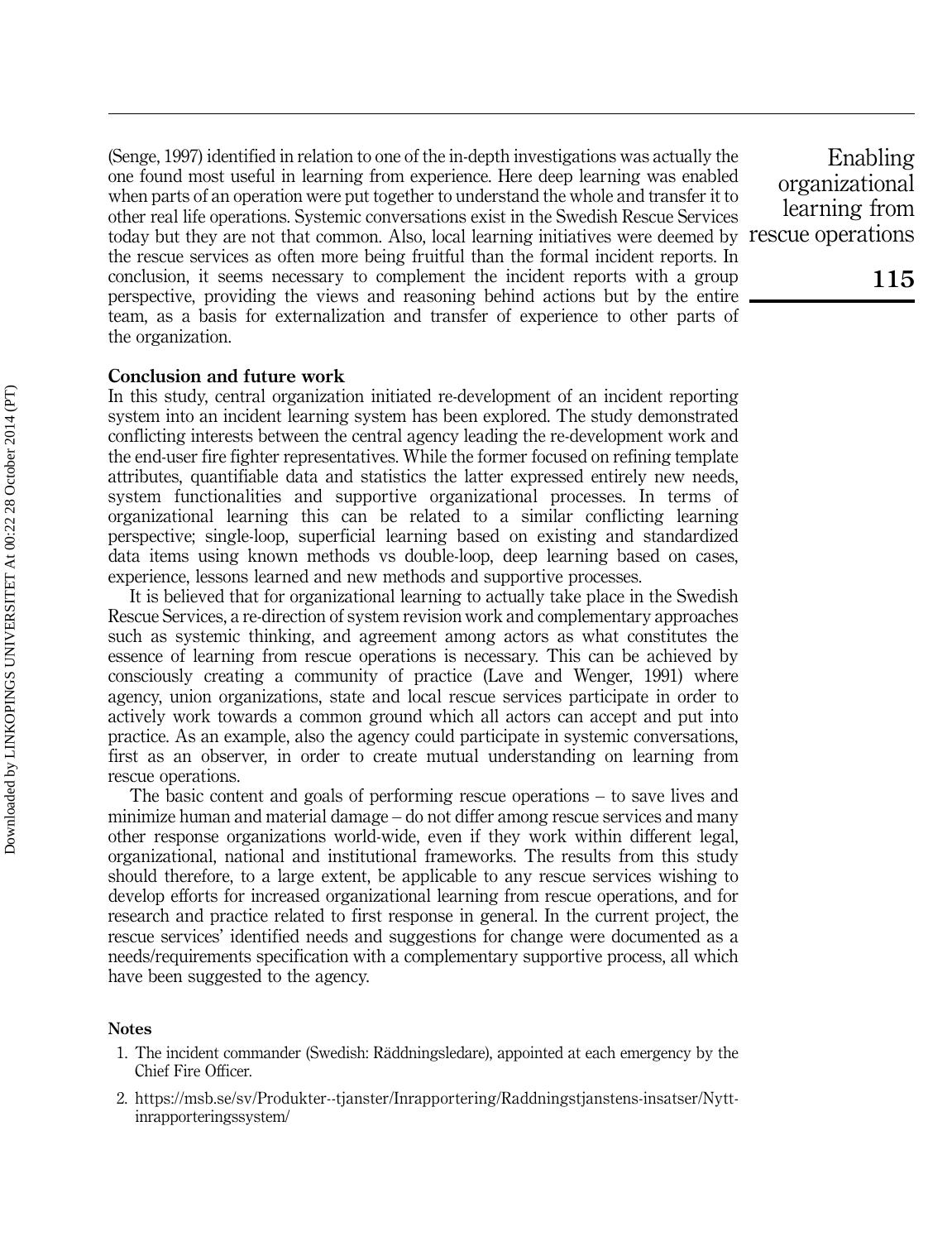| IJES | References                                                                                                                                                                                                                                                                                                                      |
|------|---------------------------------------------------------------------------------------------------------------------------------------------------------------------------------------------------------------------------------------------------------------------------------------------------------------------------------|
| 3,2  | Argyris, C. and Schön, D. (1978), Reading Organizational Learning: a Theory of Action<br>Approach, Addison Wesley, MA.                                                                                                                                                                                                          |
|      | Bernard, R.H. (2000), Social Research Methods. Qualitative and Quantitative Approaches, Sage<br>Publications, Thousand Oaks, CA.                                                                                                                                                                                                |
| 116  | Biggs, J.B. (1987), Student Approaches to Learning and Studying, Australian Council for<br>Educational Research, Melbourne.                                                                                                                                                                                                     |
|      | Cookea, L. and Rohleder, T. (2006), "Learning from incidents: from normal accidents to high<br>reliability", <i>System Dynamics Review</i> , Vol. 22 No. 3, pp. 213-239.                                                                                                                                                        |
|      | Dekker, S. and Jonsén, M. (2007), Förutsättningar för systematisk utvärdering av<br>räddningsinsatser (Pre-requisites for Systematic Evaluation of Rescue Operations),<br>Räddningsverket, NCO, p. 12.                                                                                                                          |
|      | Ehn, P., Davies, R.C., Brattgård, B., Hägerfors, A., Nilson, J., Dalholm, E. and Mitchell, B. (1996),<br>"The envisionment workshop – from edited visions to practice", in Blomberg, J.,<br>Kensing, F. and Dykstra-Erickson, E. (Eds), Proceedings of the Participatory Design<br>Conference, CPSR, Pao Alto, CA, pp. 141-152. |
|      | Hasu, M. and Engeström, Y. (2000), "Measurement in action: an activity-theoretical perspective<br>on producer-user interaction", <i>International Journal of Human Computer Studies</i> , Vol. 53,<br>pp. 61-89.                                                                                                                |
|      | Lave, J. and Wenger, E. (1991), <i>Situated Learning: Legitimate Peripheral Participation</i> , Cambridge<br>University Press, Cambridge.                                                                                                                                                                                       |
|      | Mahajan, R.P. (2010), "Critical incident reporting and learning", <i>British Journal of Anesthesia</i> ,<br>Vol. 105 No. 1, pp. 69-75.                                                                                                                                                                                          |
|      | Morin, M., Jenvald, J. and Torstensson, M. (2000), "Computer-supported visualization of rescue<br>operations", Safety Science, Vol. 35 Nos 1-3, pp. 3-27.                                                                                                                                                                       |
|      | Nonaka, I. and Takeuchi, H. (1995), The Knowledge-Creating Company: how Japanese Companies<br>Create the Dynamics of Innovation, Oxford.                                                                                                                                                                                        |
|      | Nonaka, I., Toyama, R. and Konno, M. (2000), "SECI, Ba and leadership: a unified model of<br>dynamic knowledge creation", <i>Long Range Planning</i> , Vol. 33, pp. 5-34.                                                                                                                                                       |
|      | Pilemalm, S., Hallberg, N. and Timpka, T. (2000), "From Utopia to DLK - management of<br>external voices in large participatory design projects", in Cherkasky, T., Greenbaum, J.,<br>Mambrey, P. and Kaaber Pors, J. (Eds), Proceedings of the Participatory Design Conference,<br>CPSR, New York, NY, pp. 156-165.            |
|      | Rivera, O.H. and Bueno Campos, E. (2001), Handbook of Research on Communities of Practice for<br>Organizational Management and Networking: Methodologies for Competitive Advantage,<br>IGI Global, Hershey, PE.                                                                                                                 |
|      | Senge, P.M. (1997), "The fifth discipline", <i>Measuring Business Excellence</i> , Vol. 1 No. 3, pp. 46-51.                                                                                                                                                                                                                     |
|      | Travers, M. (2001), Qualitative Research through Case Studies, Sage Publications, London.                                                                                                                                                                                                                                       |
|      | Yin, R.K. (1994), Case Study Research. Design and Methods, Sage Publications, Thousand Oaks, CA.                                                                                                                                                                                                                                |

### Further reading

Lagen om Skydd mot Olyckor (Law on Protection against Accidents) (2003), (LSO 2003:778), available at: www.riksdagen.se/sv/Dokument-Lagar/Lagar/Svenskforfattningssamling/ Lag-2003778-om-skydd-mot-ol\_sfs-2003-778/

### About the authors

Dr Sofie Pilemalm is an Asssociate Professor in Informatics, Senior Lecturer in Response Systems and the Director of Centre for Advanced Research of Emergency Response (CARER),